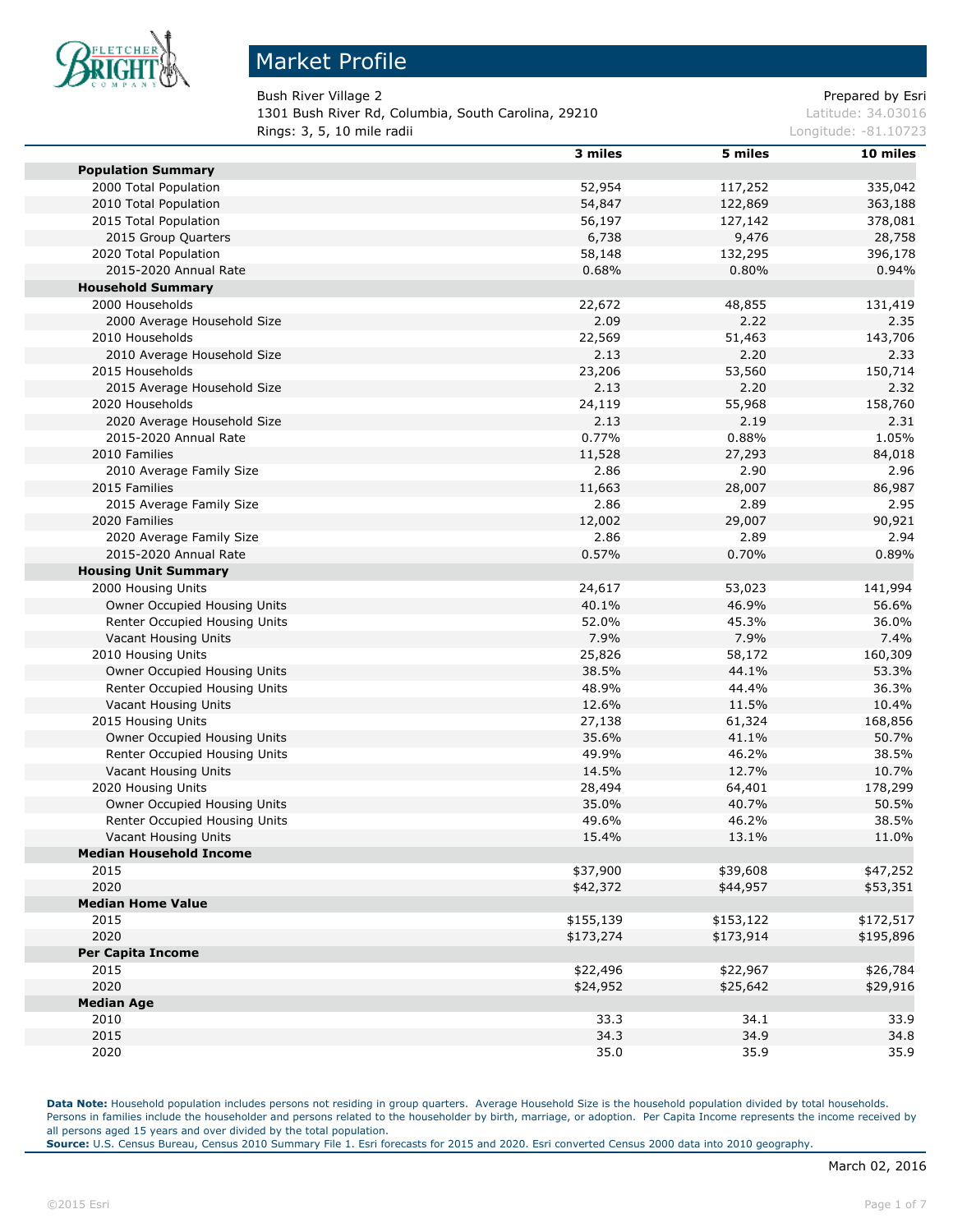

# Market Profile

Bush River Village 2 **Prepared by Estimate 2** Prepared by Esri 1301 Bush River Rd, Columbia, South Carolina, 29210 Latitude: 34.03016 **Rings: 3, 5, 10 mile radii Longitude: -81.10723** 

|                                                | 3 miles   | 5 miles   | 10 miles  |
|------------------------------------------------|-----------|-----------|-----------|
| 2015 Households by Income                      |           |           |           |
| Household Income Base                          | 23,204    | 53,558    | 150,710   |
| $<$ \$15,000                                   | 16.1%     | 16.7%     | 15.2%     |
| \$15,000 - \$24,999                            | 14.3%     | 13.3%     | 11.3%     |
| \$25,000 - \$34,999                            | 15.0%     | 13.5%     | 11.1%     |
| \$35,000 - \$49,999                            | 17.8%     | 16.8%     | 14.5%     |
| \$50,000 - \$74,999                            | 16.6%     | 17.3%     | 17.9%     |
| \$75,000 - \$99,999                            | 9.1%      | 10.2%     | 11.6%     |
| $$100,000 - $149,999$                          | 7.5%      | 8.7%      | 11.3%     |
| \$150,000 - \$199,999                          | 2.3%      | 2.1%      | 3.6%      |
| \$200,000+                                     | 1.3%      | 1.3%      | 3.5%      |
| Average Household Income                       | \$51,406  | \$52,950  | \$65,467  |
| 2020 Households by Income                      |           |           |           |
| Household Income Base                          | 24,117    | 55,966    | 158,756   |
| $<$ \$15,000                                   | 15.3%     | 15.8%     | 14.2%     |
| \$15,000 - \$24,999                            | 11.2%     | 10.1%     | 8.3%      |
| \$25,000 - \$34,999                            | 12.8%     | 11.5%     | 9.2%      |
| \$35,000 - \$49,999                            | 18.5%     | 17.3%     | 14.5%     |
| \$50,000 - \$74,999                            | 18.8%     | 19.4%     | 19.6%     |
| \$75,000 - \$99,999                            | 10.4%     | 11.7%     | 12.9%     |
| $$100,000 - $149,999$                          | 8.9%      | 10.2%     | 13.0%     |
| \$150,000 - \$199,999                          | 2.8%      | 2.6%      | 4.4%      |
| \$200,000+                                     | 1.4%      | 1.5%      | 3.8%      |
| Average Household Income                       | \$57,135  | \$59,114  | \$72,999  |
| 2015 Owner Occupied Housing Units by Value     |           |           |           |
| Total                                          | 9,643     | 25,211    | 85,610    |
| $<$ \$50,000                                   | 3.7%      | 3.9%      | 4.4%      |
| \$50,000 - \$99,999                            | 14.1%     | 14.3%     | 12.0%     |
| $$100,000 - $149,999$                          | 29.5%     | 30.1%     | 23.8%     |
| \$150,000 - \$199,999                          | 26.5%     | 25.9%     | 21.8%     |
| \$200,000 - \$249,999                          | 14.1%     | 12.5%     | 12.6%     |
| \$250,000 - \$299,999                          | 5.8%      | 5.7%      | 7.6%      |
| \$300,000 - \$399,999                          | 3.3%      | 3.9%      | 8.0%      |
| \$400,000 - \$499,999                          | 1.0%      | 1.5%      | 3.7%      |
| \$500,000 - \$749,999                          | 1.1%      | 1.3%      | 3.8%      |
| \$750,000 - \$999,999                          | 0.2%      | 0.2%      | 1.2%      |
| $$1,000,000 +$                                 | 0.7%      | 0.5%      | 1.2%      |
| Average Home Value                             | \$175,656 | \$175,373 | \$220,870 |
| 2020 Owner Occupied Housing Units by Value     |           |           |           |
| Total                                          | 9,964     | 26,233    | 90,040    |
| $<$ \$50,000                                   | 2.7%      | 2.8%      | 3.0%      |
| \$50,000 - \$99,999                            | 10.2%     | 10.6%     | 8.8%      |
| \$100,000 - \$149,999                          | 23.8%     | 23.2%     | 17.8%     |
| \$150,000 - \$199,999                          | 28.6%     | 28.0%     | 22.2%     |
| \$200,000 - \$249,999                          | 17.9%     | 16.7%     | 16.2%     |
| \$250,000 - \$299,999                          | 7.8%      | 8.2%      | 10.0%     |
|                                                |           |           |           |
| \$300,000 - \$399,999<br>\$400,000 - \$499,999 | 4.2%      | 5.2%      | 9.4%      |
|                                                | 1.6%      | 2.0%      | 4.0%      |
| \$500,000 - \$749,999                          | 2.0%      | 2.4%      | 5.1%      |
| \$750,000 - \$999,999                          | 0.5%      | 0.5%      | 1.9%      |
| $$1,000,000 +$                                 | 0.7%      | 0.5%      | 1.6%      |
| Average Home Value                             | \$197,895 | \$199,407 | \$251,553 |

Data Note: Income represents the preceding year, expressed in current dollars. Household income includes wage and salary earnings, interest dividends, net rents, pensions, SSI and welfare payments, child support, and alimony.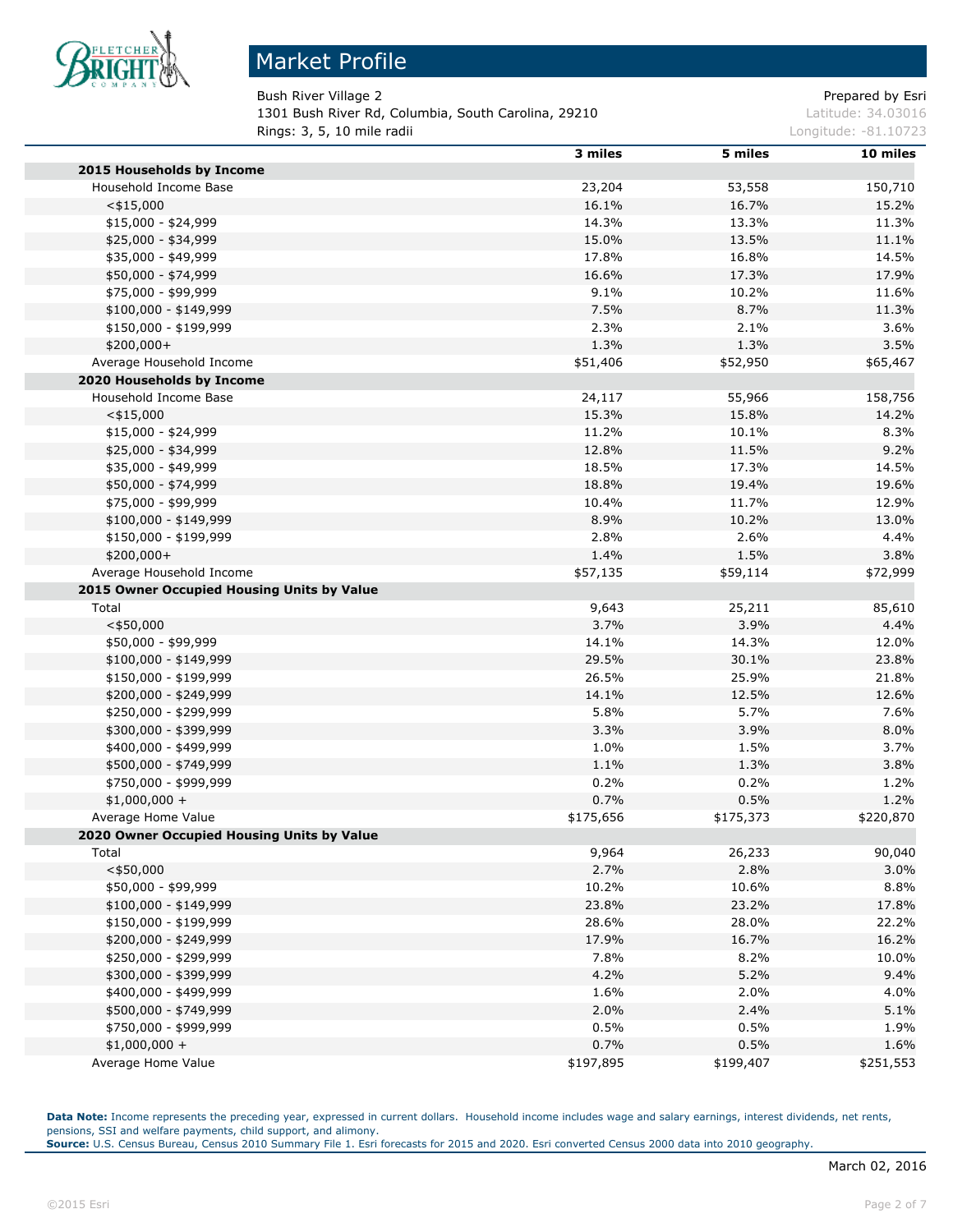

# Market Profile

Bush River Village 2 **Prepared by Estimate 2** Prepared by Esri 1301 Bush River Rd, Columbia, South Carolina, 29210 Latitude: 34.03016 **Rings: 3, 5, 10 mile radii Longitude: -81.10723** 

|                        | 3 miles        | 5 miles | 10 miles |
|------------------------|----------------|---------|----------|
| 2010 Population by Age |                |         |          |
| Total                  | 54,846         | 122,868 | 363,185  |
| $0 - 4$                | 6.4%           | 6.5%    | 6.1%     |
| $5 - 9$                | 5.0%           | 5.2%    | 5.6%     |
| $10 - 14$              | 4.4%           | 4.8%    | 5.5%     |
| $15 - 24$              | 17.1%          | 17.2%   | 19.3%    |
| $25 - 34$              | 20.1%          | 17.8%   | 15.1%    |
| $35 - 44$              | 13.0%          | 12.6%   | 12.2%    |
| $45 - 54$              | 12.8%          | 13.3%   | 13.5%    |
| $55 - 64$              | 9.9%           | 10.8%   | 11.2%    |
| $65 - 74$              | 5.7%           | 6.2%    | 6.3%     |
| $75 - 84$              | 3.7%           | 3.9%    | 3.7%     |
| $85 +$                 | 1.9%           | 1.9%    | 1.6%     |
| $18 +$                 | 80.8%          | 80.2%   | 79.3%    |
| 2015 Population by Age |                |         |          |
| Total                  | 56,198         | 127,143 | 378,082  |
| $0 - 4$                | 5.9%           | 6.0%    | 5.7%     |
| $5 - 9$                | 5.6%           | 5.8%    | 5.7%     |
| $10 - 14$              | 4.6%           | 4.9%    | 5.4%     |
| $15 - 24$              | 14.3%          | 15.2%   | 18.2%    |
| $25 - 34$              | 21.0%          | 18.3%   | 15.4%    |
| $35 - 44$              | 13.7%          | 13.0%   | 12.1%    |
| $45 - 54$              | 11.7%          | 12.1%   | 12.3%    |
| $55 - 64$              | 10.1%          | 11.3%   | 12.0%    |
| $65 - 74$              | 7.2%           | 7.7%    | 7.9%     |
| $75 - 84$              | 3.8%           | 3.9%    | 3.8%     |
| $85 +$                 | 2.0%           | 1.9%    | 1.7%     |
| $18 +$                 | 80.6%          | 80.2%   | 80.0%    |
| 2020 Population by Age |                |         |          |
| Total                  | 58,148         | 132,295 | 396,175  |
| $0 - 4$                | 5.9%           | 6.0%    | 5.6%     |
| $5 - 9$                | 5.3%           | 5.5%    | 5.4%     |
| $10 - 14$              | 5.2%           | 5.4%    | 5.6%     |
| $15 - 24$              | 14.4%          | 14.9%   | 17.4%    |
| $25 - 34$              | 19.3%          | 16.8%   | 14.7%    |
| $35 - 44$              | 14.7%          | 13.9%   | 12.7%    |
| $45 - 54$              |                |         |          |
| $55 - 64$              | 10.7%<br>10.2% | 11.2%   | 11.3%    |
|                        |                | 11.3%   | 12.0%    |
| $65 - 74$              | 7.9%           | 8.6%    | 9.0%     |
| 75 - 84                | 4.3%           | 4.4%    | 4.4%     |
| $85 +$                 | 2.1%           | 2.0%    | 1.8%     |
| $18 +$                 | 80.4%          | 80.0%   | 80.1%    |
| 2010 Population by Sex |                |         |          |
| Males                  | 27,969         | 60,598  | 177,356  |
| Females                | 26,878         | 62,271  | 185,832  |
| 2015 Population by Sex |                |         |          |
| Males                  | 28,809         | 63,000  | 185,257  |
| Females                | 27,387         | 64,142  | 192,824  |
| 2020 Population by Sex |                |         |          |
| Males                  | 29,774         | 65,569  | 194,306  |
| Females                | 28,374         | 66,726  | 201,872  |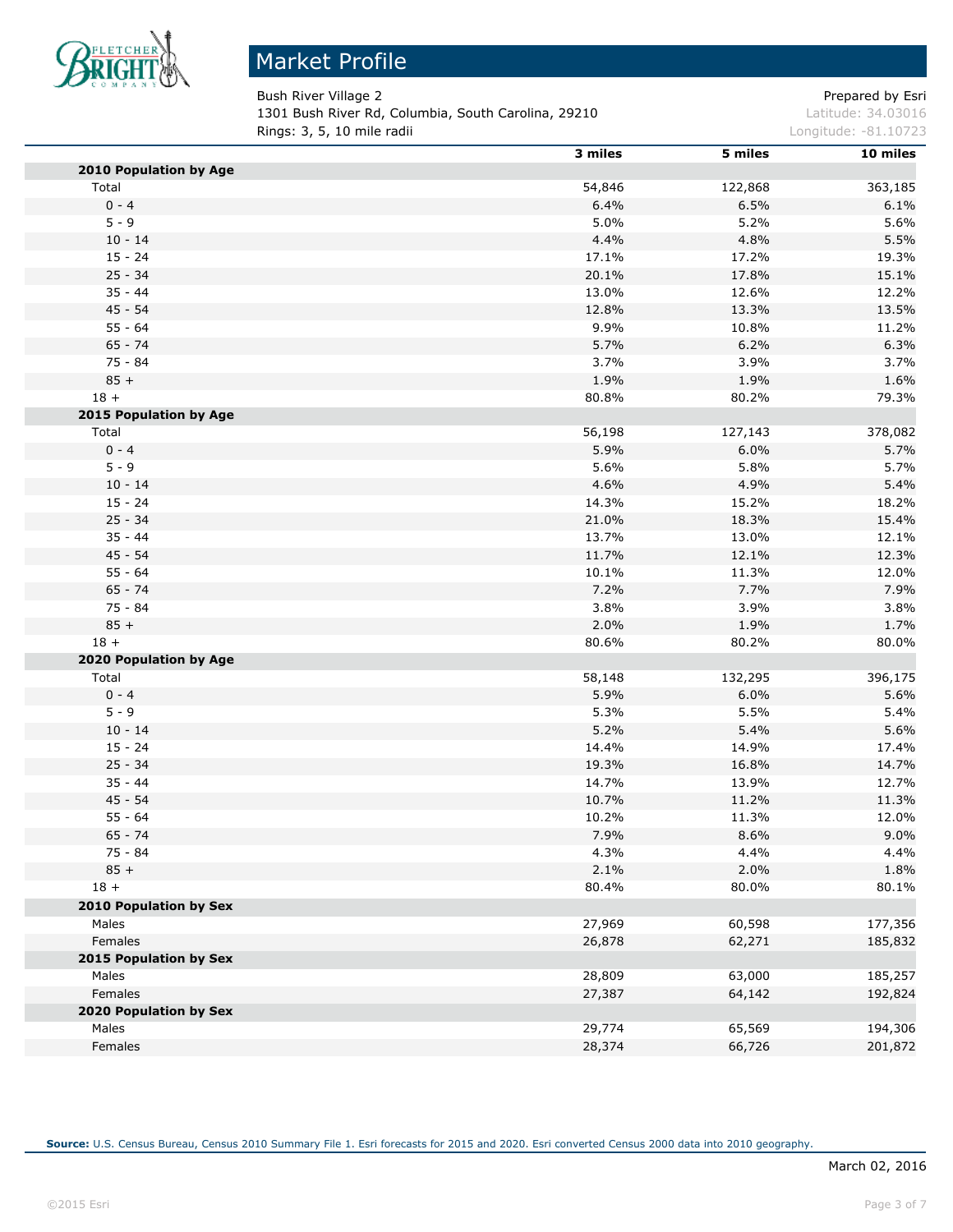

# Market Profile

Bush River Village 2 **Prepared by Estimate 2** Prepared by Esri 1301 Bush River Rd, Columbia, South Carolina, 29210 Latitude: 34.03016 **Rings: 3, 5, 10 mile radii Longitude: -81.10723** 

|                                                             | 3 miles | 5 miles | 10 miles |
|-------------------------------------------------------------|---------|---------|----------|
| 2010 Population by Race/Ethnicity                           |         |         |          |
| Total                                                       | 54,847  | 122,869 | 363,188  |
| White Alone                                                 | 44.5%   | 52.2%   | 59.9%    |
| <b>Black Alone</b>                                          | 48.0%   | 40.3%   | 33.6%    |
| American Indian Alone                                       | 0.3%    | 0.4%    | 0.3%     |
| Asian Alone                                                 | 1.9%    | 1.9%    | 1.9%     |
| Pacific Islander Alone                                      | 0.1%    | 0.1%    | 0.1%     |
| Some Other Race Alone                                       | 3.2%    | 3.1%    | 2.2%     |
| Two or More Races                                           | 2.1%    | 2.1%    | 1.9%     |
| Hispanic Origin                                             | 5.9%    | 6.0%    | 4.9%     |
| Diversity Index                                             | 61.9    | 61.4    | 57.2     |
| 2015 Population by Race/Ethnicity                           |         |         |          |
| Total                                                       | 56,197  | 127,141 | 378,080  |
| White Alone                                                 | 42.9%   | 51.0%   | 58.9%    |
| <b>Black Alone</b>                                          | 48.7%   | 40.8%   | 33.9%    |
| American Indian Alone                                       | 0.3%    | 0.3%    | 0.3%     |
| Asian Alone                                                 | 2.3%    | 2.3%    | 2.3%     |
| Pacific Islander Alone                                      | 0.1%    | 0.1%    | 0.1%     |
| Some Other Race Alone                                       | 3.5%    | 3.3%    | 2.3%     |
| Two or More Races                                           | 2.3%    | 2.3%    | 2.1%     |
| Hispanic Origin                                             | 6.3%    | 6.3%    | 5.2%     |
| Diversity Index                                             | 62.9    | 62.4    | 58.3     |
| 2020 Population by Race/Ethnicity                           |         |         |          |
| Total                                                       | 58,148  | 132,295 | 396,178  |
| White Alone                                                 | 41.5%   | 49.7%   | 57.8%    |
| <b>Black Alone</b>                                          | 49.2%   | 41.2%   | 34.3%    |
| American Indian Alone                                       | 0.2%    | 0.3%    | 0.3%     |
| Asian Alone                                                 | 2.7%    | 2.7%    | 2.7%     |
| Pacific Islander Alone                                      | 0.1%    | 0.1%    | 0.1%     |
| Some Other Race Alone                                       | 3.7%    | 3.4%    | 2.4%     |
| Two or More Races                                           | 2.6%    | 2.6%    | 2.4%     |
|                                                             | 6.7%    | 6.6%    | 5.5%     |
| Hispanic Origin                                             |         |         |          |
| Diversity Index                                             | 63.7    | 63.4    | 59.5     |
| 2010 Population by Relationship and Household Type<br>Total |         |         |          |
|                                                             | 54,847  | 122,869 | 363,188  |
| In Households                                               | 87.7%   | 92.3%   | 92.1%    |
| In Family Households                                        | 62.6%   | 66.9%   | 70.5%    |
| Householder                                                 | 21.0%   | 22.2%   | 23.1%    |
| Spouse                                                      | 12.0%   | 13.3%   | 15.1%    |
| Child                                                       | 23.1%   | 24.9%   | 26.7%    |
| Other relative                                              | 3.9%    | 4.0%    | 3.5%     |
| Nonrelative                                                 | 2.6%    | 2.5%    | 2.1%     |
| In Nonfamily Households                                     | 25.1%   | 25.4%   | 21.6%    |
| In Group Quarters                                           | 12.3%   | 7.7%    | 7.9%     |
| <b>Institutionalized Population</b>                         | 11.7%   | 6.0%    | 2.8%     |
| Noninstitutionalized Population                             | 0.5%    | 1.8%    | 5.2%     |

Data Note: Persons of Hispanic Origin may be of any race. The Diversity Index measures the probability that two people from the same area will be from different race/ ethnic groups. **Source:** U.S. Census Bureau, Census 2010 Summary File 1. Esri forecasts for 2015 and 2020. Esri converted Census 2000 data into 2010 geography.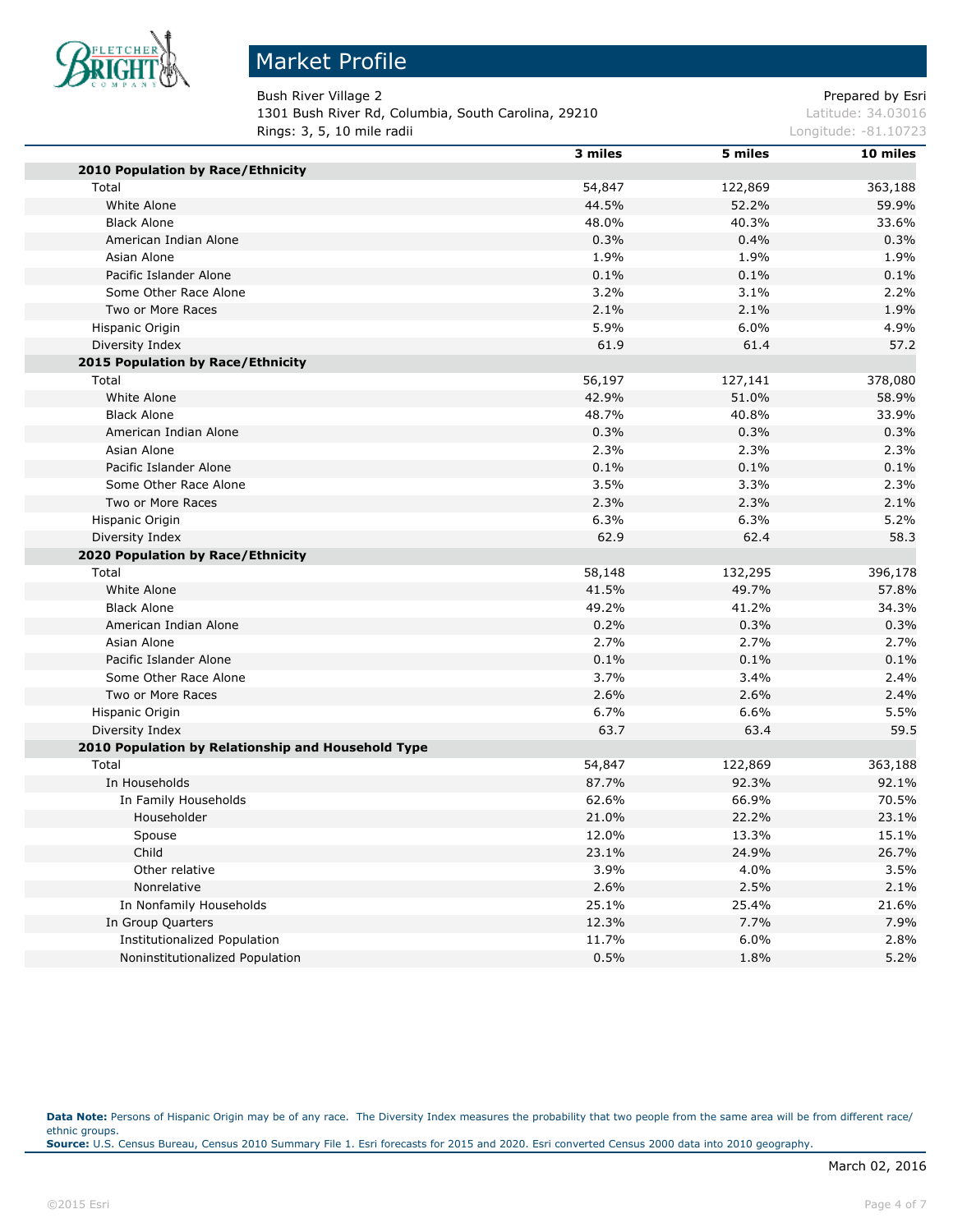

# Market Profile

Bush River Village 2 **Prepared by Estimate 2** Prepared by Esri 1301 Bush River Rd, Columbia, South Carolina, 29210 Latitude: 34.03016 **Rings: 3, 5, 10 mile radii Longitude: -81.10723** 

|                                               | 3 miles | 5 miles | 10 miles |
|-----------------------------------------------|---------|---------|----------|
| 2015 Population 25+ by Educational Attainment |         |         |          |
| Total                                         | 39,097  | 86,610  | 245,970  |
| Less than 9th Grade                           | 2.3%    | 2.8%    | 2.6%     |
| 9th - 12th Grade, No Diploma                  | 9.1%    | 8.3%    | 6.8%     |
| High School Graduate                          | 19.0%   | 20.5%   | 19.1%    |
| <b>GED/Alternative Credential</b>             | 5.4%    | 4.6%    | 3.5%     |
| Some College, No Degree                       | 24.4%   | 22.6%   | 21.9%    |
| Associate Degree                              | 8.3%    | 8.3%    | 8.8%     |
| Bachelor's Degree                             | 20.3%   | 20.6%   | 22.2%    |
| Graduate/Professional Degree                  | 11.2%   | 12.4%   | 15.1%    |
| 2015 Population 15+ by Marital Status         |         |         |          |
| Total                                         | 47,123  | 105,893 | 314,672  |
| <b>Never Married</b>                          | 46.6%   | 44.4%   | 42.3%    |
| Married                                       | 35.3%   | 37.6%   | 40.6%    |
| Widowed                                       | 6.1%    | 6.2%    | 5.9%     |
| Divorced                                      | 12.0%   | 11.7%   | 11.3%    |
| 2015 Civilian Population 16+ in Labor Force   |         |         |          |
| Civilian Employed                             | 92.0%   | 91.8%   | 92.3%    |
| Civilian Unemployed                           | 8.0%    | 8.2%    | 7.7%     |
| 2015 Employed Population 16+ by Industry      |         |         |          |
| Total                                         | 24,873  | 58,221  | 171,472  |
| Agriculture/Mining                            | 0.6%    | 0.4%    | 0.5%     |
| Construction                                  | 3.8%    | 5.5%    | 5.0%     |
| Manufacturing                                 | 7.7%    | 7.6%    | 7.4%     |
| <b>Wholesale Trade</b>                        | 2.1%    | 2.1%    | 2.3%     |
| <b>Retail Trade</b>                           | 13.0%   | 11.8%   | 11.5%    |
| Transportation/Utilities                      | 4.2%    | 4.3%    | 4.1%     |
| Information                                   | 4.0%    | 3.0%    | 2.0%     |
| Finance/Insurance/Real Estate                 | 9.2%    | 7.4%    | 8.0%     |
| Services                                      | 47.5%   | 50.6%   | 52.1%    |
| <b>Public Administration</b>                  | 7.8%    | 7.3%    | 7.1%     |
| 2015 Employed Population 16+ by Occupation    |         |         |          |
| Total                                         | 24,874  | 58,220  | 171,472  |
| White Collar                                  | 64.4%   | 61.9%   | 64.6%    |
| Management/Business/Financial                 | 11.3%   | 11.7%   | 13.6%    |
| Professional                                  | 23.8%   | 23.5%   | 25.1%    |
| Sales                                         | 12.5%   | 11.0%   | 11.2%    |
| Administrative Support                        | 16.7%   | 15.7%   | 14.6%    |
| <b>Services</b>                               | 19.0%   | 19.7%   | 18.9%    |
| <b>Blue Collar</b>                            | 16.6%   | 18.4%   | 16.6%    |
| Farming/Forestry/Fishing                      | 0.3%    | 0.2%    | 0.2%     |
| Construction/Extraction                       | 3.5%    | 5.0%    | 4.6%     |
| Installation/Maintenance/Repair               | 3.3%    | 3.3%    | 2.7%     |
| Production                                    | 4.1%    | 4.4%    | 4.1%     |
| <b>Transportation/Material Moving</b>         | 5.4%    | 5.5%    | 5.0%     |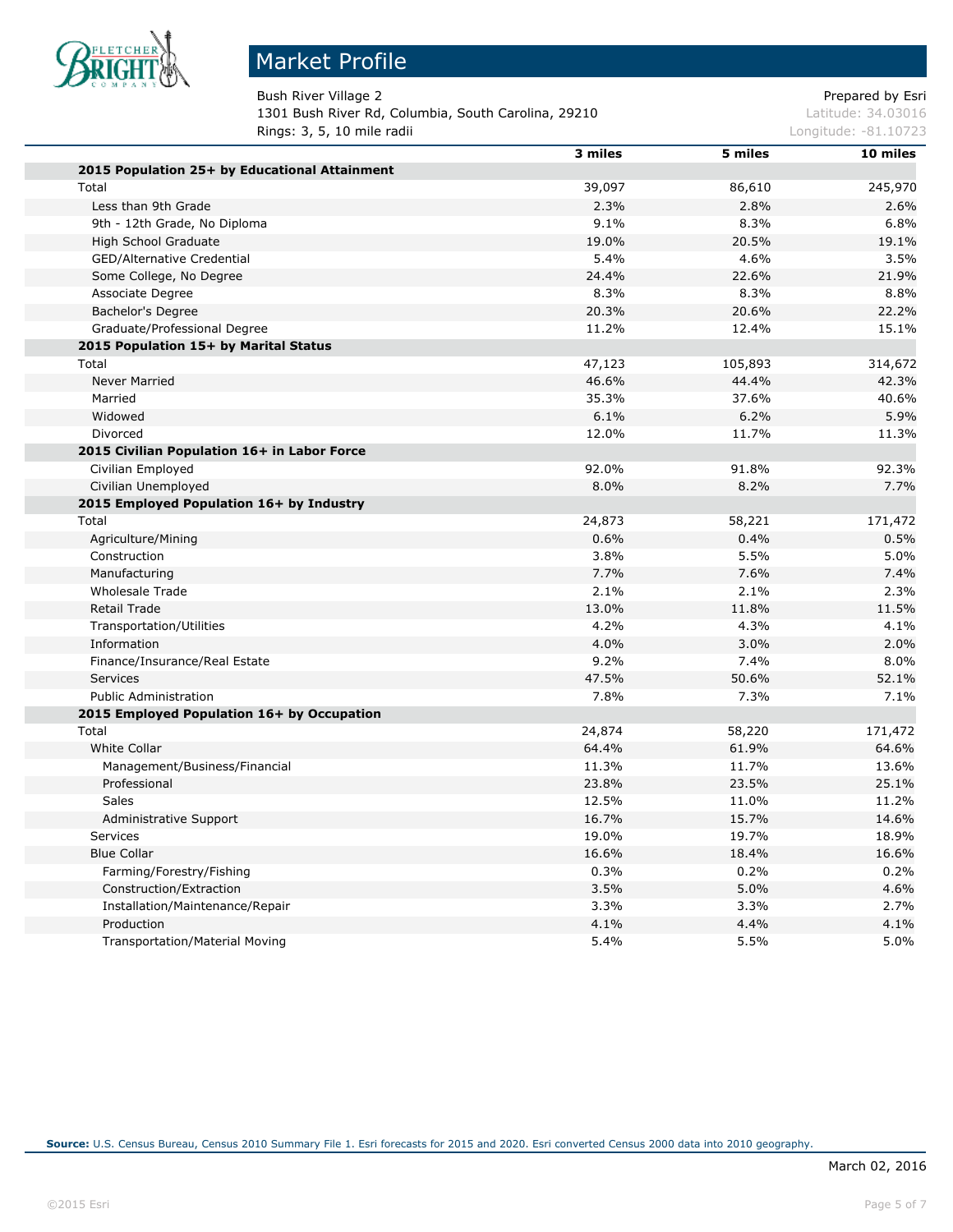

п

#### Market Profile

Bush River Village 2 **Prepared by Estimate 2** Prepared by Esri 1301 Bush River Rd, Columbia, South Carolina, 29210 Latitude: 34.03016 **Rings: 3, 5, 10 mile radii Longitude: -81.10723** 

|                                               | 3 miles | 5 miles | 10 miles |
|-----------------------------------------------|---------|---------|----------|
| 2010 Households by Type                       |         |         |          |
| Total                                         | 22,569  | 51,462  | 143,705  |
| Households with 1 Person                      | 39.3%   | 36.8%   | 32.1%    |
| Households with 2+ People                     | 60.7%   | 63.2%   | 67.9%    |
| Family Households                             | 51.1%   | 53.0%   | 58.5%    |
| <b>Husband-wife Families</b>                  | 29.2%   | 31.7%   | 38.3%    |
| With Related Children                         | 10.7%   | 12.0%   | 15.9%    |
| Other Family (No Spouse Present)              | 21.9%   | 21.3%   | 20.1%    |
| Other Family with Male Householder            | 4.6%    | 4.5%    | 4.3%     |
| With Related Children                         | 2.5%    | 2.3%    | 2.2%     |
| Other Family with Female Householder          | 17.3%   | 16.8%   | 15.9%    |
| With Related Children                         | 12.0%   | 11.2%   | 10.5%    |
| Nonfamily Households                          | 9.6%    | 10.2%   | 9.4%     |
|                                               |         |         |          |
| All Households with Children                  | 25.6%   | 26.0%   | 29.0%    |
| Multigenerational Households                  | 2.9%    | 3.3%    | 3.5%     |
| <b>Unmarried Partner Households</b>           | 8.1%    | 7.3%    | 6.2%     |
| Male-female                                   | 7.1%    | 6.4%    | 5.4%     |
| Same-sex                                      | 1.0%    | 0.9%    | 0.8%     |
| 2010 Households by Size                       |         |         |          |
| Total                                         | 22,569  | 51,463  | 143,706  |
| 1 Person Household                            | 39.3%   | 36.8%   | 32.1%    |
| 2 Person Household                            | 32.8%   | 32.8%   | 33.1%    |
| 3 Person Household                            | 13.4%   | 14.4%   | 16.0%    |
| 4 Person Household                            | 8.4%    | 9.5%    | 11.5%    |
| 5 Person Household                            | 3.7%    | 4.0%    | 4.6%     |
| 6 Person Household                            | 1.4%    | 1.6%    | 1.6%     |
| 7 + Person Household                          | 1.0%    | 1.0%    | 1.0%     |
| 2010 Households by Tenure and Mortgage Status |         |         |          |
| Total                                         | 22,569  | 51,463  | 143,706  |
| Owner Occupied                                | 44.1%   | 49.8%   | 59.5%    |
| Owned with a Mortgage/Loan                    | 30.8%   | 35.3%   | 43.5%    |
| Owned Free and Clear                          | 13.3%   | 14.5%   | 15.9%    |
| <b>Renter Occupied</b>                        | 55.9%   | 50.2%   | 40.5%    |

**Data Note:** Households with children include any households with people under age 18, related or not. Multigenerational households are families with 3 or more parent-child relationships. Unmarried partner households are usually classified as nonfamily households unless there is another member of the household related to the householder. Multigenerational and unmarried partner households are reported only to the tract level. Esri estimated block group data, which is used to estimate polygons or non-standard geography.

**Source:** U.S. Census Bureau, Census 2010 Summary File 1. Esri forecasts for 2015 and 2020. Esri converted Census 2000 data into 2010 geography.